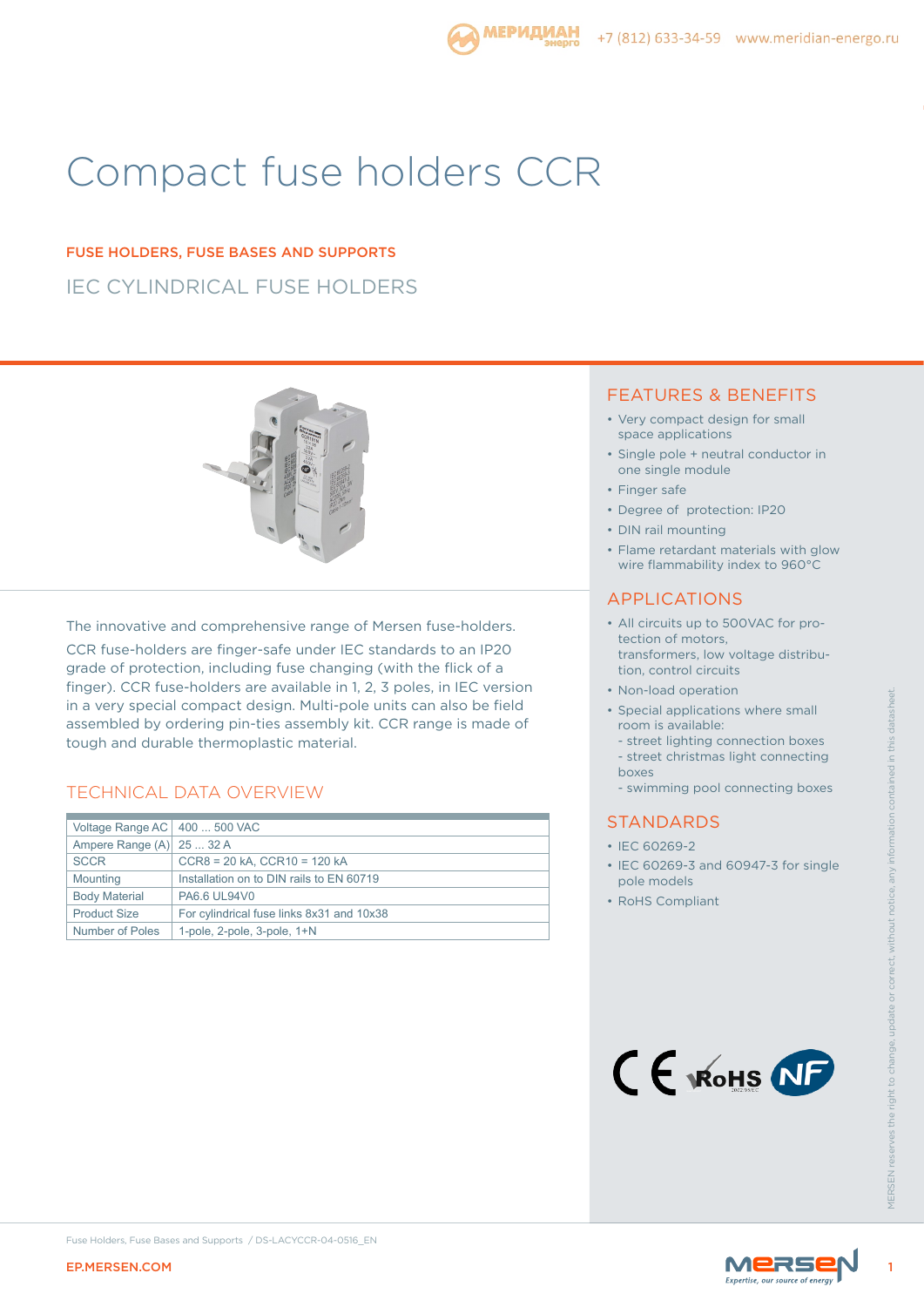### PRODUCT RANGE



**CCR8 for fuse-links 8,5x31mm, 25A, 400V**

| Catalog<br>number | Reference<br>number | Number of<br>poles/phases | <b>Design</b>                                            | <b>Standard complience</b>                  | Weight     | Package |
|-------------------|---------------------|---------------------------|----------------------------------------------------------|---------------------------------------------|------------|---------|
| CCR81             | C200769             |                           | CCR8 single pole                                         | IEC60947-3<br>IEC60269-2<br>IEC60269-3 + NF | 58 g       | 12      |
| CCR81N            | A218730             | $1 + N$                   | CCR8 single pole<br>+ neutral conductor<br>in one module | IEC60947-3<br>IEC60269-2<br>IEC60269-3 + NF | 58 g       | 12      |
| CCR82             | V233721             | 2                         | CCR8 double pole                                         | IEC60269-2                                  | $0.125$ kg | 6       |
| CCR83             | W233722             | 3                         | CCR8 triple pole                                         | IEC60269-2                                  | 0.1887 kg  | 4       |
| CCR810N           | Z214635             | ٠                         | neutral conductor                                        | IEC60947-3<br>IEC60269-2<br>IEC60269-3 + NF | 58 g       | 12      |



CCR101N

| CCR10 for fuse-links 10x38mm, 32A, 500V |  |
|-----------------------------------------|--|
|-----------------------------------------|--|

| Catalog<br>number | <b>Reference</b><br>number | Number of<br>poles/phases | <b>Design</b>                                             | <b>Standard complience</b>                  | Weight      | Package        |
|-------------------|----------------------------|---------------------------|-----------------------------------------------------------|---------------------------------------------|-------------|----------------|
| <b>CCR101</b>     | N218213                    | 1.                        | CCR10 single pole                                         | IEC60947-3<br>IEC60269-2<br>IEC60269-3 + NF | 58 g        | 12             |
| CCR101N H215655   |                            | $1 + N$                   | CCR10 single pole<br>+ neutral conductor<br>in one module | IEC60947-3<br>IEC60269-2<br>IEC60269-3 + NF | 62.9q       | 12             |
| <b>CCR102</b>     | X233723 2                  |                           | CCR <sub>10</sub> double pole                             | IEC60269-2                                  | $0.1258$ kg | 6              |
| <b>CCR103</b>     | Y233724 3                  |                           | CCR <sub>10</sub> triple pole                             | IEC60269-3                                  | 0.1887 kg   | $\overline{4}$ |
| CCR810N           | Z214635                    |                           | neutral conductor                                         | IEC60947-3<br>IEC60269-2<br>IEC60269-3 + NF | 58 g        | 12             |

# TECHNICAL DATA

|                                                                                                            | <b>CCR8</b>                                                                                                           | <b>CCR10</b>                                                                                                          |
|------------------------------------------------------------------------------------------------------------|-----------------------------------------------------------------------------------------------------------------------|-----------------------------------------------------------------------------------------------------------------------|
| <b>Size</b>                                                                                                | 8 x 31                                                                                                                | $10 \times 38$                                                                                                        |
| Number of poles/phases                                                                                     | $1, 1+N, 2, 3$                                                                                                        | $1, 1+N, 2, 3$                                                                                                        |
| Conventional free air thermal current with fuse links Ith                                                  | 25A                                                                                                                   | 32A                                                                                                                   |
| Power dissipation at Ith                                                                                   | 2.5 W                                                                                                                 | 3 W                                                                                                                   |
| Utilization category to IEC/EN 60947-3<br>$U_e$ = AC 400 V; $I_e$ = 25 A<br>$U_e$ = AC 500 V; $I_e$ = 32 A | <b>AC 20 B</b>                                                                                                        | $\overline{\phantom{a}}$<br><b>AC 20 B</b>                                                                            |
| Rated insulation voltage U <sub>i</sub>                                                                    | 500 V                                                                                                                 | 500 V                                                                                                                 |
| Rated operational voltage U <sub>e</sub>                                                                   | 400 V                                                                                                                 | 500 V                                                                                                                 |
| Rated impulse withstand voltage U <sub>imp</sub>                                                           | 6 kV                                                                                                                  | 6 kV                                                                                                                  |
| Degree of protection                                                                                       | <b>IP 20</b>                                                                                                          | IP 20                                                                                                                 |
| Rated short circuit making capacity<br>$U_e$ = AC 400 V; $I_e$ = 25 A<br>$U_e$ = AC 500 V; $I_e$ = 32 A    | <b>20 kA</b>                                                                                                          | 120 kA                                                                                                                |
| Standard cable terminal                                                                                    | Philips slot head screws<br>rigid wire 1-10mm <sup>2</sup> ,<br>multistranded wire 1-6mm <sup>2</sup> .<br>$M = 2 Nm$ | Philips slot head screws<br>rigid wire 1-10mm <sup>2</sup> .<br>multistranded wire 1-6mm <sup>2</sup> ,<br>$M = 2 Nm$ |
| Rated short circuit making capacity<br>$U_e$ = AC 400 V; $I_e$ = 25 A<br>$U_e$ = AC 500 V; $I_e$ = 32 A    | <b>AC 20 B</b><br>ä,<br>20 kA                                                                                         | <b>AC 20 B</b><br>120 kA                                                                                              |

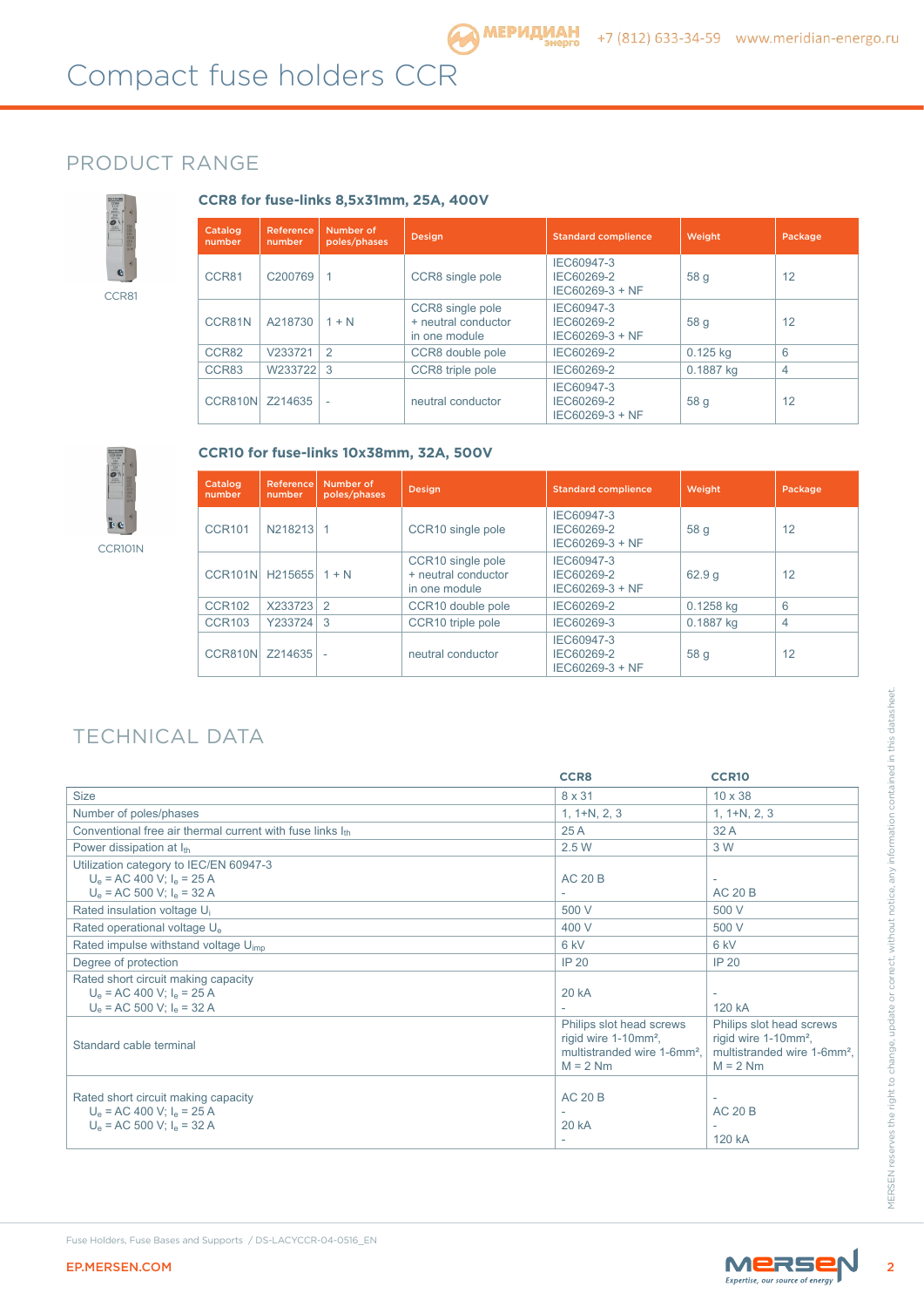# Compact fuse holders CCR

## DIMENSIONS

**Compact fuse-holder CCR for cylindrical fuse-links CCR 8 for fuse-links size 8x31mm, Ø 8mm CCR 10 for fuse-links size 10x38mm, Ø 10mm Neutral conductor CCR810N** 





(CCR83/CCR103)

 $18^{0}_{-0.4}$ 

 $18^{0}_{-0.4}$ 



(CCR81N/CCR101N) (CCR81/CCR101/CCR810N) (CCR82/CCR102)

Dimensions in mm